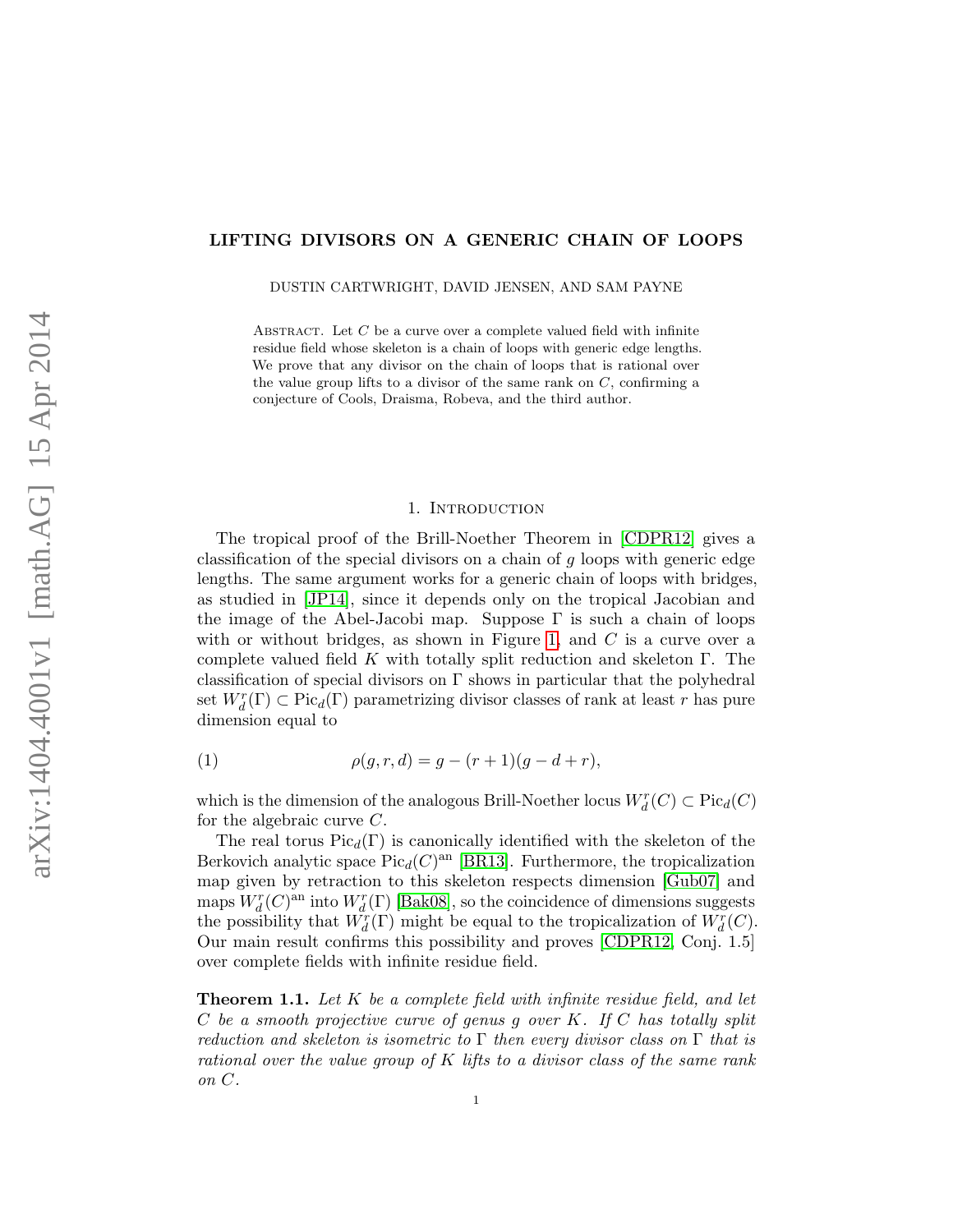

<span id="page-1-0"></span>FIGURE 1. The bridges of  $\Gamma$  have arbitrary non-negative lengths and the edges of the cycles have generic positive lengths. The precise genericity condition is given at the beginning of Section [2.](#page-4-0)

One interesting special case is when  $\rho(g, r, d)$  is zero. In this case, the chain of loops Γ has exactly

<span id="page-1-1"></span>(2) 
$$
\lambda(g, r, d) = g! \prod_{i=0}^{r} \frac{i!}{(g - d + r + i)!}
$$

divisor classes of degree  $d$  and rank  $r$ , which is equal to the number of divisor classes of degree d and rank  $r$  on a general curve of genus  $g$  [\[GH80\]](#page-13-3). Theorem [1.1](#page-0-0) then shows that the tropicalization map from  $W_d^r(C)$  to  $W_d^r(\Gamma)$ is bijective.

**Remark 1.2.** The special case of Theorem [1.1](#page-0-0) where  $r = 1$  and  $\rho(q, r, d) = 0$ is due to Cools and Coppens, who gave a proof using the basepoint free pencil trick [\[CC10\]](#page-12-2). Kawaguchi and Yamaki recently proved analogous lifting theorems for special divisors on skeletons of totally degenerate hyperelliptic curves and non-hyperelliptic curves of genus 3. Their results include the special cases of Theorem [1.1](#page-0-0) where  $q$  is at most 3 [\[KY13,](#page-13-4) [KY14\]](#page-13-5).

While Theorem [1.1](#page-0-0) establishes Conjecture 1.5 from [\[CDPR12\]](#page-13-0) for complete valued fields with infinite residue field, the conjecture can be false when the residue field is finite, as in the following example.

**Example 1.3.** Suppose  $\Gamma$  is a chain of  $g \geq 2$  loops with generic integral edge lengths and no bridges, as in [\[CDPR12\]](#page-13-0). Let  $K = \mathbb{F}_3((t))$  with the t-adic valuation. By deformation theory, there exists a smooth projective curve  $X$ over K with totally split reduction that has skeleton isometric to  $\Gamma$  [\[Bak08,](#page-12-1) Thm. B.2. Let  $[D]$  be the class of the vertex  $v_2$  as in Figure [1,](#page-1-0) which is the unique effective divisor in its linear equivalence class. If  $\mathfrak X$  denotes the regular semistable model of X, then a lift of  $[D]$  to C would give rise to an effective divisor whose closure in  $\mathfrak X$  intersects the component corresponding to  $v_2$  with multiplicity 1, and hence the intersection would be a smooth point of this component defined over  $\mathbb{F}_3$ . However, this component is isomorphic to  $\mathbb{P}^1_{\mathbb{F}_3}$  and  $v_2$  has degree 4 in  $\Gamma$ , so all of its  $\mathbb{F}_3$ -rational points are nodes. We conclude that there is no such lift.

Theorem [1.1](#page-0-0) and [\[CDPR12,](#page-13-0) Thm. 1.3] for the chain of loops are together somewhat analogous to the regeneration theorem of Eisenbud and Harris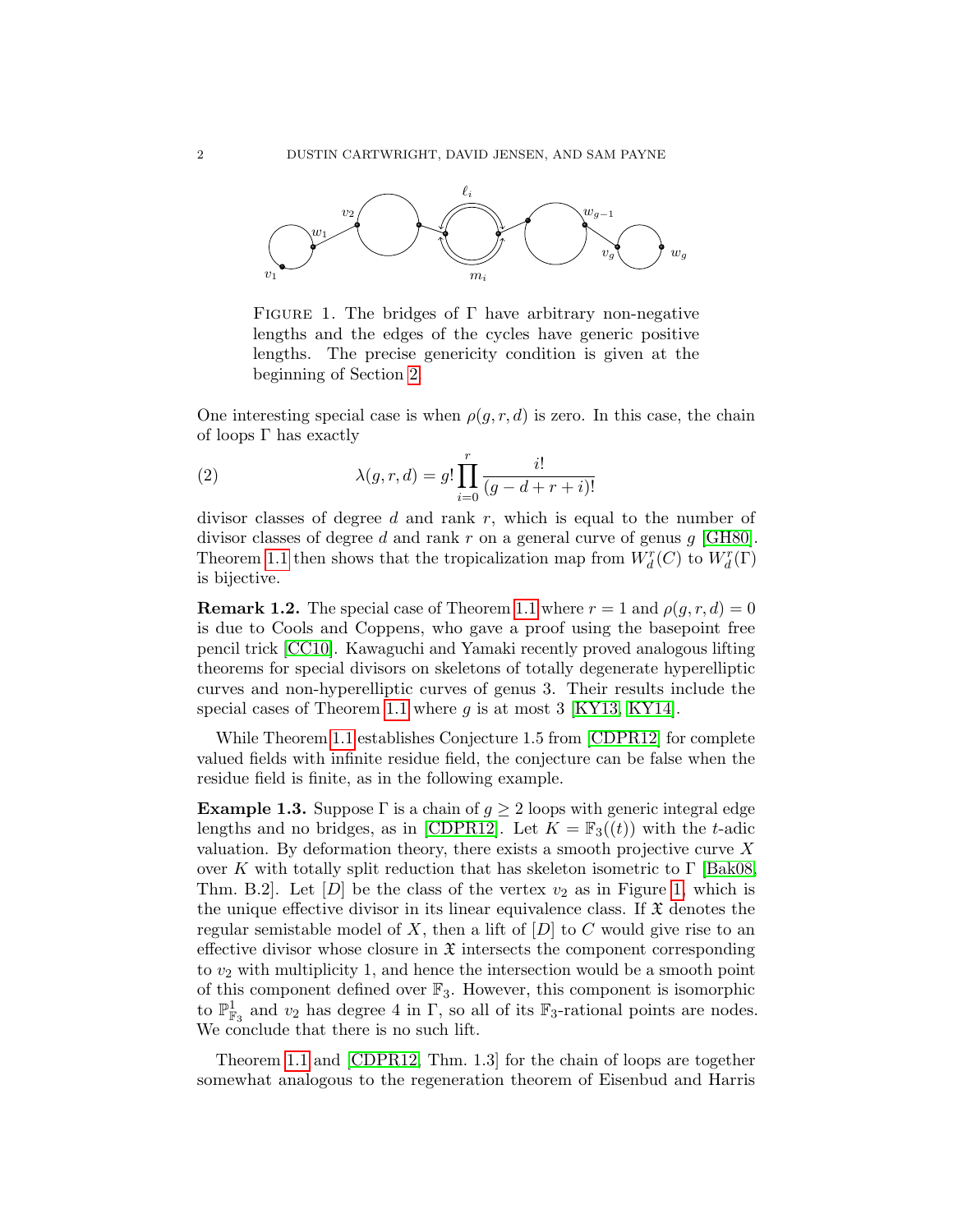[\[EH86,](#page-13-6) Thm. 3.4] for nodal curves of compact type. The regeneration theorem says that the space of limit linear series on a nodal curve of compact type has dimension everywhere locally at least the expected dimension, and a point where the local dimension is exactly the expected dimension is the limit of a linear series on the general fiber of a one-parameter smoothing. The following questions ask in what generality such analogues of the regeneration theorem should hold for arbitrary metric graphs.

**Question 1.4.** If  $\Gamma'$  is a metric graph of genus g, is the dimension of  $W_d^r(\Gamma')$ everywhere locally at least  $\rho(g, r, d)$ ?

**Question 1.5.** Let  $C$  be a totally degenerate curve over an algebraically closed field K with skeleton  $\Gamma'.$  Suppose  $W^r_d(\Gamma')$  has local dimension  $\rho(g,r,d)$ at the class of a divisor  $D$  and that  $D$  is rational over the value group of  $K$ . Is there necessarily a divisor of degree d and rank r on C that tropicalizes to D?

We now explain the general strategy used in the proof of Theorem [1.1.](#page-0-0) Because of the totally split reduction and infinite residue field, the curve  $K$ has infinitely many K-points. We can therefore choose a base point on the curve so that each component of the Picard scheme of C is identified with the Jacobian. We then study the Brill-Noether loci as subschemes

$$
W_d^r(C) \subset \operatorname{Jac}(C).
$$

Since C is totally degenerate, the universal cover of  $Jac(C)^{an}$  gives a uniformization

$$
T^{\text{an}} \to \text{Jac}(C)^{\text{an}},
$$

by an algebraic torus  $T$  of dimension  $q$ . The tropicalization of this torus is the universal cover of the skeleton of  $Jac(C)$ , which is canonically identified with the tropical Jacobian of  $\Gamma$  [\[BR13\]](#page-12-0).

One of our key tools is Rabinoff's lifting theorem [\[Rab12\]](#page-13-7), which we apply to the analytic preimages in T of algebraic subschemes of  $Jac(C)$ . This lifting theorem says that isolated points in complete intersections of tropicalizations of analytic hypersurfaces lift to points in the analytic intersection with appropriate multiplicities. We apply it to translates of the preimage of the theta divisor  $\Theta_{\Gamma} = W_{g-1}^{0}(\Gamma)$ , as follows.

The Baker-Norine definition of rank from [\[BN07\]](#page-12-3) implicitly expresses  $W_d^r(\Gamma)$  as an intersection of translates of  $\Theta_{\Gamma}$ . In Proposition [3.2,](#page-10-0) we reinterpret this construction scheme-theoretically and show that the local equations for the corresponding translates of  $\Theta_C$  vanish on  $W^r_d(C)$ . When  $\rho$  is zero, we produce explicit translates of  $\Theta_C$  whose tropicalizations intersect transversally with multiplicity 1 at a given point of  $W_d^r(\Gamma)$ . By Rabinoff's lifting theorem, applied on the universal cover of  $Jac(C)^{an}$ , there is exactly one point in this complete intersection over the point of  $W_d^r(\Gamma)$ . The rest of this complete intersection is typically larger than  $W_d^r(\Gamma)$ , but the argument shows that the tropicalization map  $W_d^r(C) \to W_d^r(\Gamma)$  is injective. Since the two sets have the same cardinality, we conclude that it is bijective.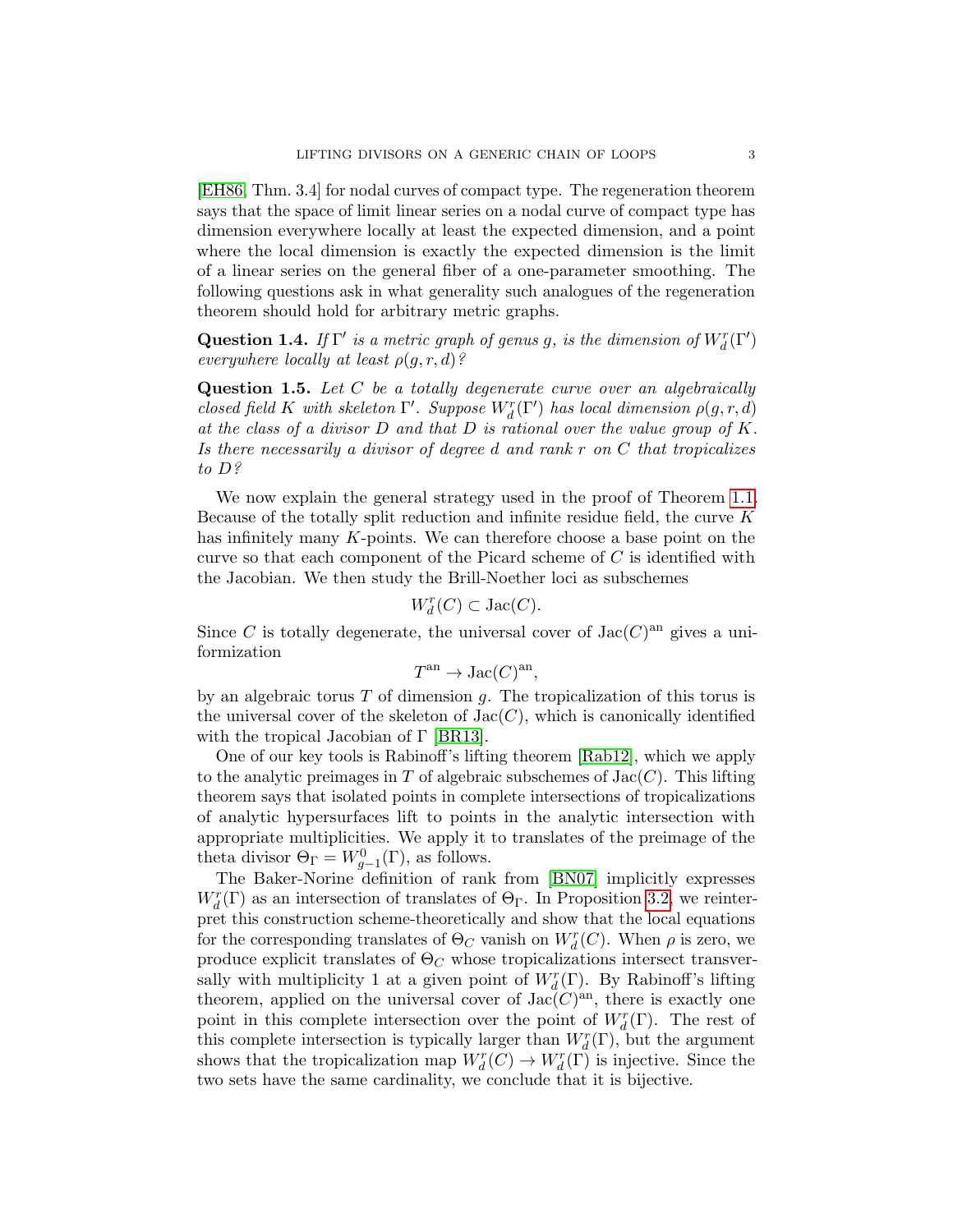When  $\rho$  is positive, we consider a point x in a dense subset of  $W_d^r(\Gamma)$  and choose  $\rho$  additional translates of  $\Theta_{\Gamma}$  that meet  $W_d^r(\Gamma)$  transversally in the expected number of points. For each point in this intersection, we combine the  $\rho$  previously chosen translates of  $\Theta_{\Gamma}$  with  $g - \rho$  additional translates that contain  $W_d^r(C)$ , and then apply a similar lifting and counting argument to conclude that x is in the image of  $W_d^r(C)^{\text{an}}$ . Since the tropicalization map  $W_d^r(C)^{an} \to W_d^r(\Gamma)$  is proper and its image contains a dense subset, we conclude that it is surjective. We then study the initial degenerations of  $W_d^r(C)$ , and show that these are rational over the residue field of K. Finally, since the residue field is infinite, we conclude that these initial degenerations have smooth rational points, which lift to points over  $K$  by Hensel's Lemma.

The main result in [\[JP14\]](#page-13-1) shows that if the bridges in  $\Gamma$  have positive length, then C is Gieseker-Petri general, and hence  $W_d^r(C)$  is smooth away from  $W_d^{r+1}(C)$ . Our argument also gives the weaker statement that  $W_d^r(C)$  is generically smooth, but without the hypothesis that the graph  $\Gamma$  has bridges. More precisely, we have:

<span id="page-3-0"></span>**Proposition 1.6.** If C is a curve over a valued field K with skeleton isometric to  $\Gamma$ , then  $W_d^r(C)$  is reduced. In particular, if  $\rho(g, r, d)$  is zero then  $W_d^r(C)$  is smooth.

Remark 1.7. Our approach in Theorem [1.1](#page-0-0) is inspired by the tropical scheme theory of Giansiracusa and Giansiracusa [\[GG13\]](#page-13-8) and the tropical Hilbert-Chow morphism of Maclagan and Rincón [\[MR14\]](#page-13-9). Although the results of those papers are not used in the proofs, our main arguments relating various multiplicities to expressions of tropical Brill-Noether loci as intersections of translates of the tropical theta divisor grew out of a desire to understand  $W^r_d(\Gamma)$  as a tropical scheme.

Remark 1.8. When finishing this paper, we learned of an independent proof of Theorem [1.1](#page-0-0) by Amini and Baker. Their approach uses specialization through a point of  $\mathcal{M}_q$  over a rank 2 valuation ring, in which the general fiber is smooth, the intermediate fiber is a chain of elliptic curves, and the special fiber is totally degenerate. They then proceed by connecting the tropical theory on the special fiber with the classical theory of limit linear series on the intermediate fiber. The methods are disjoint and complementary, and we expect that both approaches will be fruitful for future applications, perhaps in combination.

Acknowledgments. We would like to thank O. Amini, M. Baker, N. Giansiracusa, and W. Gubler for helpful conversations. The second author was supported in part by an AMS-Simons Travel Grant. The third author was supported in part by NSF DMS–1068689 and by NSF CAREER DMS–1149054.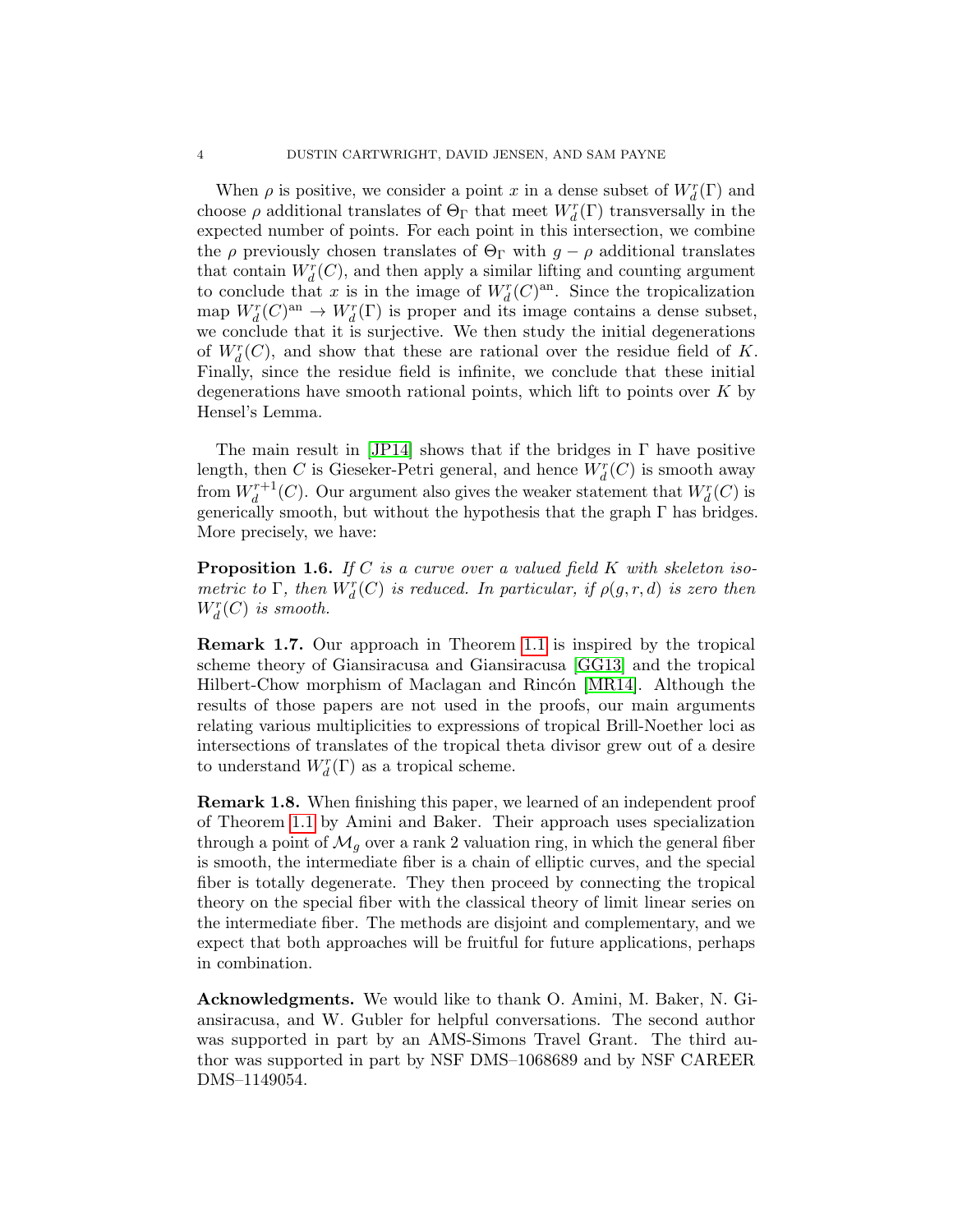# 2. Brill-Noether loci on the chain of loops

<span id="page-4-0"></span>We begin this section by reviewing the classification of special divisors on the chain of loops with generic edge lengths  $\Gamma$ , following [\[CDPR12\]](#page-13-0) to which we refer the reader for proofs and further details. As in that paper, we always assume that none of the ratios  $\ell_i/m_i$  is equal to the ratio of two positive integers whose sum is at most  $2g - 2$ . We then build up to Proposition [2.7,](#page-7-0) which describes the local structure of  $W_d^r(\Gamma)$  near the class of a vertex avoiding divisor as a complete intersection of translates of the tropical theta divisor, and Proposition [2.8,](#page-8-0) which generalizes the counting formula [\(2\)](#page-1-1) to the case where the dimension of  $W^r_d(\Gamma)$  is positive.

<span id="page-4-2"></span>2.1. Classification of special divisors on  $\Gamma$ . Recall that an effective divisor D on a metric graph  $\Gamma'$  is v-reduced, where v is a point in  $\Gamma'$ , if the multiset of distances from  $v$  to points in  $D$  is lexicographically minimal among all effective divisors equivalent to D. The v<sub>1</sub>-reduced divisors on  $\Gamma$ are classified as follows. For each *i*, let  $\gamma_i$  be the *i*th loop of Γ minus  $v_i$ , and let  $\beta_i$  be the half-open bridge  $(w_i, v_{i+1}]$ . Then  $\Gamma$  decomposes as a disjoint union

$$
\Gamma = \{v_1\} \sqcup \gamma_1 \sqcup \beta_1 \sqcup \cdots \sqcup \gamma_g,
$$

as shown in Figure [2,](#page-4-1) and an effective divisor is  $v_1$ -reduced if and only if it contains at most one point on each of the punctured loops  $\gamma_i$  and no points on the bridges  $\beta_i$ .



<span id="page-4-1"></span>Figure 2. A decomposition of Γ.

Since every effective divisor on  $\Gamma$  is equivalent to a unique  $v_1$ -reduced divisor, each effective divisor class is represented uniquely by a vector  $(d_0, x_1, \ldots, x_g)$ , where  $d_0$  is the coefficient of  $v_1$ , and  $x_i \in \mathbb{R}/(\ell_i + m_i)\mathbb{Z}$ is the distance from  $v_i$  to the chip on the *i*<sup>th</sup> punctured loop  $\gamma_i$ , measuring counterclockwise, if such a chip exists and  $x_i$  is set to 0 otherwise. An effective divisor together with a positive integer  $r$  also determines a lingering lattice path, which is a sequence  $p_0, \ldots, p_g$  of points in  $\mathbb{Z}^r$ , as follows.

**Definition 2.1.** Let  $D$  be the  $v_1$ -reduced divisor represented by the data  $(d_0, x_1, \ldots, x_g)$ . Then the associated lingering lattice path P in  $\mathbb{Z}^r$  starts at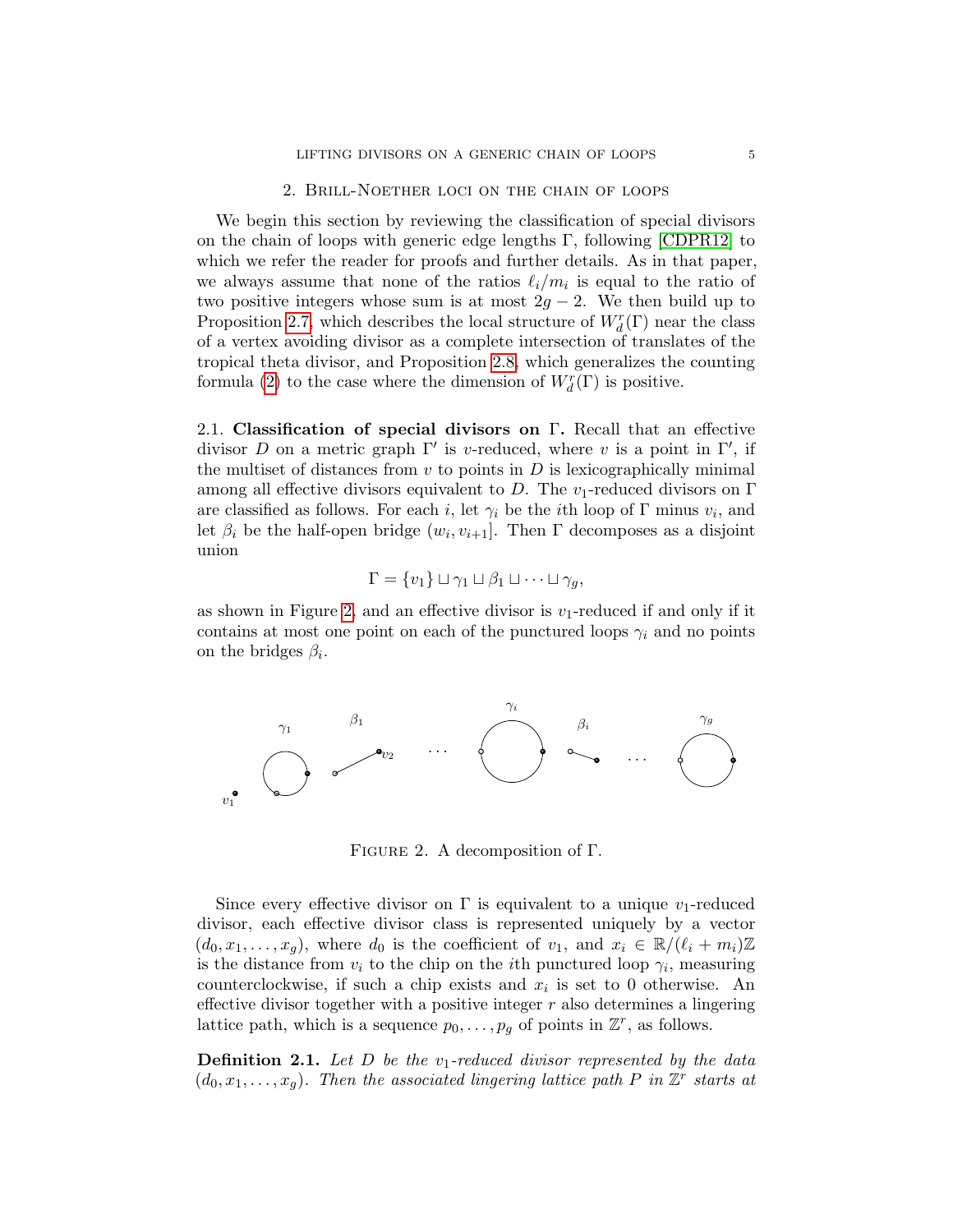$p_0 = (d_0, d_0 - 1, \ldots, d_0 - r + 1)$  with the ith step given by

$$
p_i - p_{i-1} = \left\{ \begin{array}{ll} (-1, -1, \dots, -1) & \text{if } x_i = 0\\ e_j & \text{if } x_i = (p_{i-1}(j) + 1) m_i \text{ mod } \ell_i + m_i\\ \text{and both } p_{i-1} \text{ and } p_{i-1} + e_j \text{ are in } C\\ 0 & \text{otherwise} \end{array} \right\}
$$

where  $e_0, \ldots e_{r-1}$  are the standard basis vectors in  $\mathbb{Z}^r$  and  $\mathcal C$  is the open Weyl chamber

$$
C = \{ y \in \mathbb{Z}^r \mid y_0 > y_1 > \cdots > y_{r-1} > 0 \}.
$$

<span id="page-5-0"></span>**Proposition 2.2.** [\[CDPR12,](#page-13-0) Theorem 4.6] A divisor D on  $\Gamma$  has rank at least r if and only if the associated lingering lattice path lies entirely in the open Weyl chamber C.

The steps where  $p_i - p_{i-1} = 0$  are called *lingering steps*, and the number of lingering steps is at most the Brill-Noether number  $\rho(g, r, d)$  from [\(1\)](#page-0-1).

Our representation of divisors is compatible with the Abel-Jacobi map, as follows. We define an orientation on Γ by orienting each of the loops  $\gamma_i$ counter-clockwise, and define a basis of 1-forms on  $\Gamma$  by setting  $\omega_i = d\gamma_i$ . We then have the Abel-Jacobi map [\[MZ08,](#page-13-10) Sec. 6]:

$$
AJ: Pic_d(\Gamma) \to Jac(\Gamma) = \prod_{i=1}^g \mathbb{R}/(m_i + \ell_i)\mathbb{Z},
$$

given by

$$
AJ\bigg(\sum_{j=1}^d p_j\bigg) := \sum_{i=1}^g \bigg(\sum_{j=1}^d \int_{v_0}^{p_j} \omega_i\bigg) e_i,
$$

where  $e_i$  denotes the *i*th standard basis vector in  $\mathbb{R}^g$ . Specifically, the Abel-Jacobi map sends the divisor corresponding to the data  $(d_0, x_1, \ldots, x_q)$  to the point

$$
\sum_{i=1}^{g} (n_i m_i + x_i) e_i \in \prod_{i=1}^{g} \mathbb{R} / (m_i + \ell_i) \mathbb{Z},
$$

where  $n_i = #\{j \in \mathbb{Z} \mid i < j \le g, x_j \neq 0\}$ . Together with Proposition [2.2,](#page-5-0) this tells us that  $W_d^r(\Gamma)$  is a union of translates of the images of the coordinate  $\rho$ -planes in  $\mathbb{R}^g$ , one for each lingering lattice path with  $\rho$  lingering steps. Given such a path, if the *i*th step is not lingering then the *i*th coordinate is fixed at  $(p_{i-1}(j)+1+n_i)m_i$ , while the remaining  $\rho$  coordinates corresponding to lingering steps are allowed to move freely. This is illustrated for  $(q, r, d)$  =  $(3, 0, 2)$  in Figure [3.](#page-6-0)

2.2. Vertex avoiding divisors. The description of  $W_d^r(\Gamma)$  above identifies this tropical Brill-Noether locus with a union of subtori of dimension  $\rho$ , corresponding to lingering lattice paths with  $\rho$  lingering steps. Our analysis of lifting divisor classes is simplest away from the pairwise intersections of these tori. The divisors in the complement of these intersections are called vertex avoiding, and have the following characterization.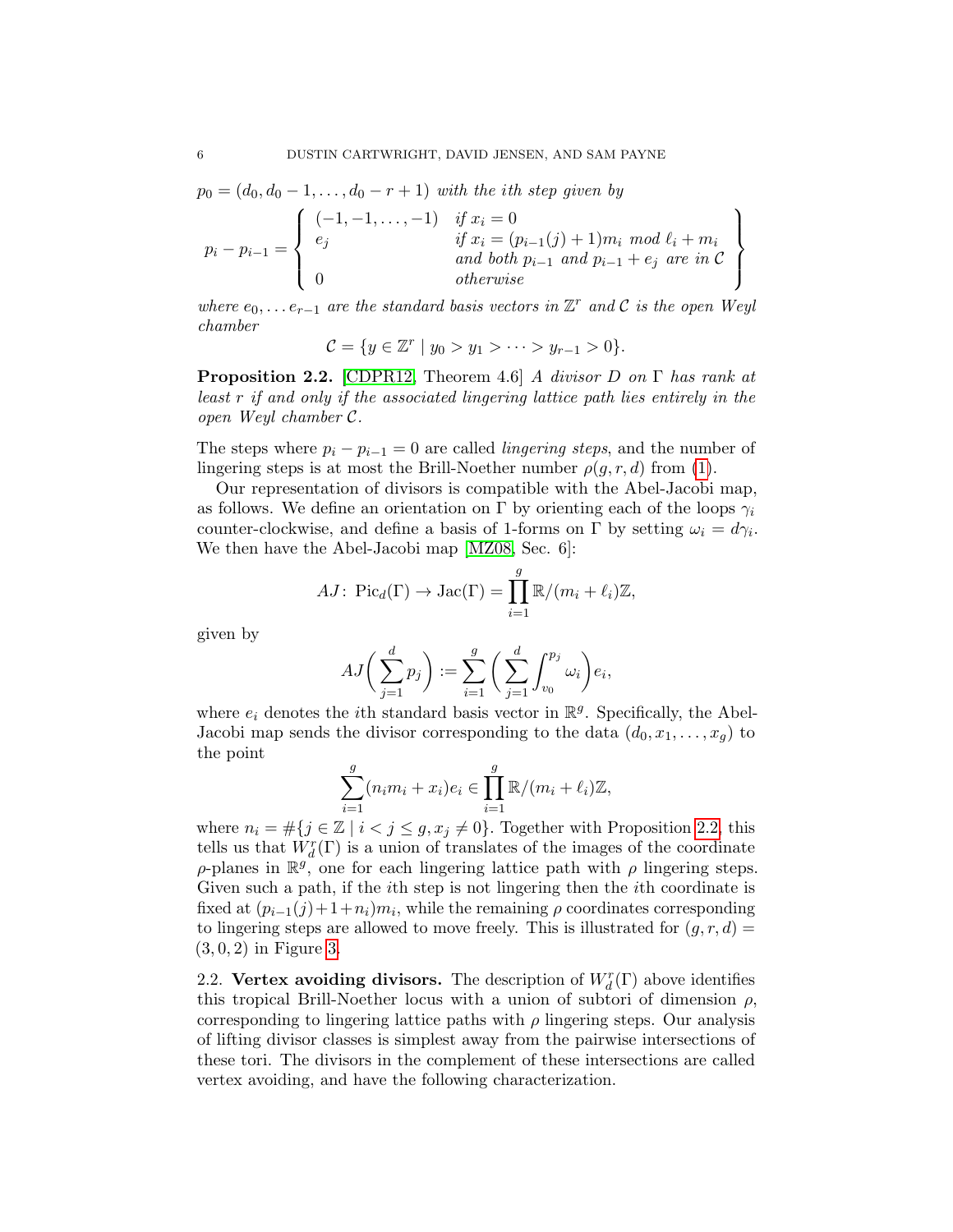

<span id="page-6-0"></span>FIGURE 3. The theta divisor in Pic<sup>2</sup>(Γ), where  $\Gamma$  is the chain of 3 loops. This theta divisor is the set of all effective divisors classes of degree 2. Here  $Pic^2(\Gamma) \equiv (\mathbb{R}/\mathbb{Z})^3$  is obtained by identifying opposite faces of the pictured cube.

**Definition 2.3.** A divisor class  $[D]$  on  $\Gamma$  of rank r is vertex avoiding if the following conditions hold:

- (1) the associated lingering lattice path has exactly  $\rho$  lingering steps,
- (2)  $x_i \neq m_i \mod \ell_i + m_i$  for any i, and
- (3)  $x_i \neq (p_{i-1}(j))m_i \mod \ell_i + m_i \text{ for any } i.$

The set of vertex avoiding divisor classes of degree d and rank r form a dense open subset of  $W_d^r(\Gamma)$ . In particular, if  $\rho(g, r, d)$  is zero then every divisor class in  $W_d^r(\Gamma)$  is vertex avoiding. Such divisors have the following nice property.

<span id="page-6-1"></span>**Proposition 2.4.** Let  $[D]$  be a vertex avoiding divisor class of rank r on Γ. Then for each  $0 ≤ i ≤ r$ , there exists a unique divisor  $D_i ∼ D$  such that  $D_i - iv_1 - (r - i)w_q$  is effective. Moreover,

- (1)  $D_i iv_1 (r i)w_g$  has no points on any of the bridges  $\beta_j$  or vertices  $w_j$ .
- (2) For  $i < r$ ,  $D_i$  fails to have a point on  $\gamma_i$  if and only if the jth step of the associated lingering lattice path is in the direction  $e_i$ .
- (3)  $D_r$  fails to have a point on  $\gamma_i$  if and only if the jth step of the associated lingering lattice path is in the direction  $(-1, \ldots, -1)$ .

Proof. The argument is identical to the proof of [\[JP14,](#page-13-1) Prop. 6.2], which is the special case where  $\rho(g, r, d)$  is zero.

2.3. The local structure of  $W_d^r(\Gamma)$ . We now show that, in a neighborhood of any vertex avoiding divisor class, we can describe  $W_d^r(\Gamma)$  as an intersection of  $g - \rho$  translates of the theta divisor  $\Theta_{\Gamma} = W_{g-1}^{0}(\Gamma)$ . More specifically, we construct  $g - \rho$  divisors of the form  $E_i - E'_i$ , where  $E_i$  is effective of degree r and  $E'_i$  is effective of degree  $g - d + r - 1$ , such that a divisor class  $[D']$  near [D] has rank r if and only if  $[D' - (E_i - E'_i)]$  is effective for all *i*.

We first describe the open neighborhoods which we will use in our proof. For  $i = 1, \ldots, g$ , fix  $p_i$  in the interior of one of the two edges connecting  $v_i$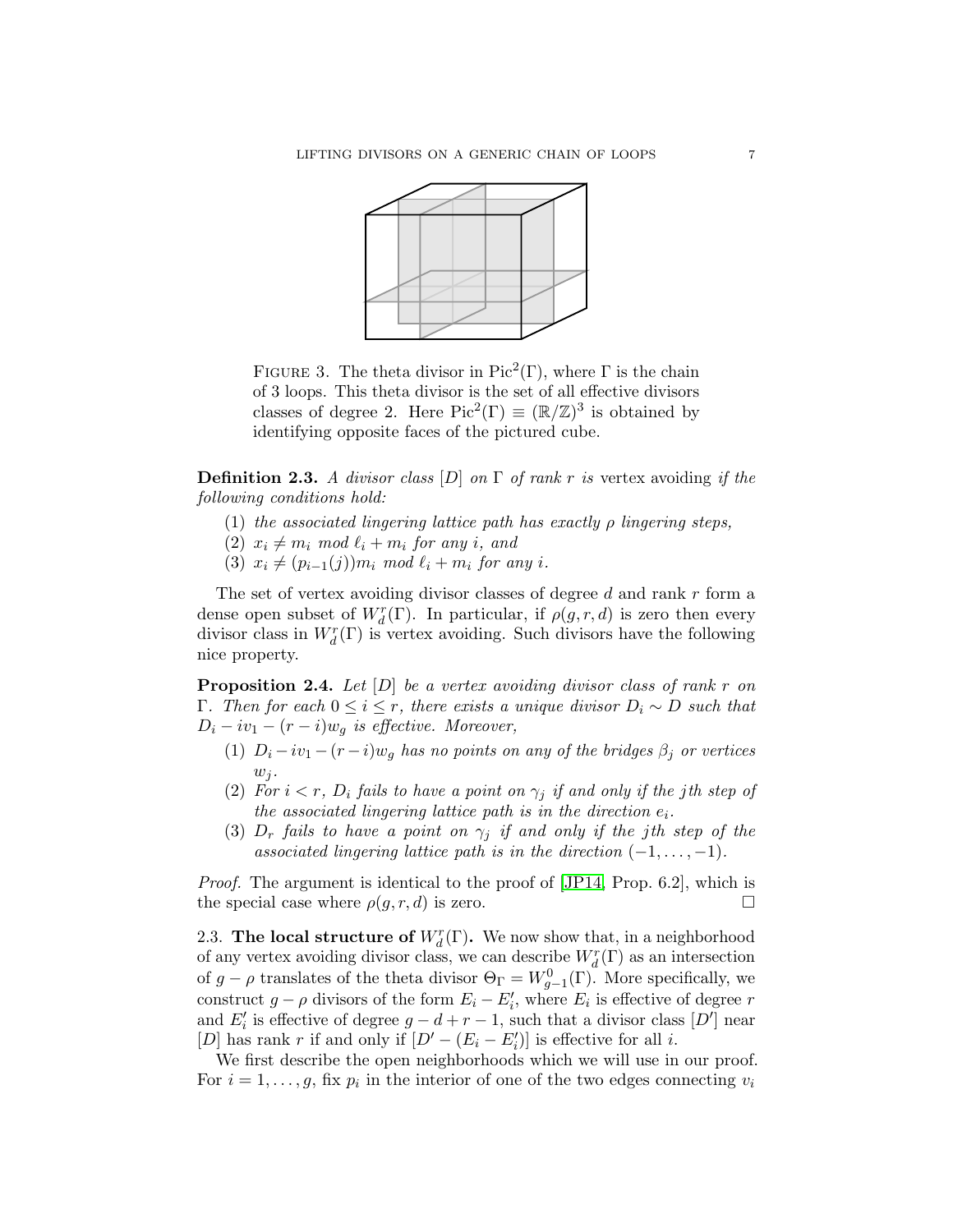to  $w_i$ . Then, if  $\epsilon$  is sufficiently small, the  $\epsilon$ -neighborhood of  $p_i$  consists of an interval and we define

$$
B(0, \epsilon) := \bigg\{ \sum_{i=1}^{g} q_i - \sum_{i=1}^{g} p_i \in \text{Jac}(\Gamma) \mid d(p_i, q_i) < \epsilon \bigg\}.
$$

**Proposition 2.5.** The map sending  $(q_1, \ldots, q_g)$  to  $\sum_{i=1}^g q_i - \sum_{i=1}^g p_i \in$  $B(0, \epsilon)$  defines a homeomorphism between a product of open intervals and an open neighborhood of zero in  $Jac(\Gamma)$ .

 $\sum_{i=1}^{g} q_i$  to its class is injective. To see this, suppose that  $\sum_{i=1}^{g} q_i \sim \sum_{i=1}^{g} q'_i$ . Proof. It suffices to show that the Abel-Jacobi map sending the divisor The divisor  $\sum_{i=1}^{g} q_i$  is  $q'_i$ -reduced, and hence has positive  $q'_i$ -degree if and only if  $q_i = \overline{q'_i}$ . It follows that  $q_i = q'_i$ for all i.  $\Box$ 

**Definition 2.6.** For any divisor D of degree d on  $\Gamma$ , we define

$$
B(D, \epsilon) = D + B(0, \epsilon),
$$

which is an open neighborhood of  $D \in Pic_d(\Gamma)$ .

We now return to our description of the Brill-Noether locus.

<span id="page-7-0"></span>**Proposition 2.7.** Let  $[D] \in W_d^r(\Gamma)$  be a vertex avoiding divisor class. Then there are effective divisors  $E_1, \ldots, E_{g-\rho}$  of degree r and effective divisors  $E'_1, \ldots, E'_{g-\rho}$  of degree  $d-g+1-r$  such that for some  $\epsilon > 0$ ,

$$
W_d^r(\Gamma) \cap B(D, \epsilon) = \bigcap_{i=1}^{g-\rho} [\Theta_{\Gamma} + E_i - E'_i] \cap B(D, \epsilon).
$$

*Proof.* For  $0 \leq i \leq r-1$ , let  $A_i \subset \{1,\ldots,g\}$  denote the set of steps of the associated lingering lattice path in the direction  $e_i$ , and let  $A_r$  be the set of steps in the direction  $(-1, \ldots, -1)$ . For  $0 \leq i \leq r$  and  $j \in A_i$ , let  $E_i = iv_1 + (r - i)w_g$  and  $E'_{i,j} = \sum_{k \in A_i, k \neq j} p_k$ . We show that

$$
W_d^r(\Gamma) \cap B(D, \epsilon) = \bigcap_{i=0}^r \bigcap_{j \in A_i} [\Theta_{\Gamma} + E_i - E'_{i,j}] \cap B(D, \epsilon).
$$

It follows from the definition of the rank of a divisor that the left-hand-side is contained in the right-hand side. Indeed, if some divisor  $D'$  has rank at least r, then for any i,  $D' - E_i$  must be linearly equivalent to an effective divisor, and thus the same is true for  $D' - E_i + E'_{i,j}$ .

It remains to show that the right-hand side is contained in the left-hand side. Note that, by definition, any divisor class  $[D'] \in B(D, \epsilon)$  is of the form

$$
[D'] = [D - \sum_{k=1}^{g} p_k + \sum_{k=1}^{g} q_k]
$$

for some  $q_k$  within  $\epsilon$  of  $p_i$ . We then have

$$
D' - E_i + E'_{i,j} \sim D_i - E_i + \sum_{k=1}^{g} q_k - \sum_{k \notin A_i} p_k - p_j.
$$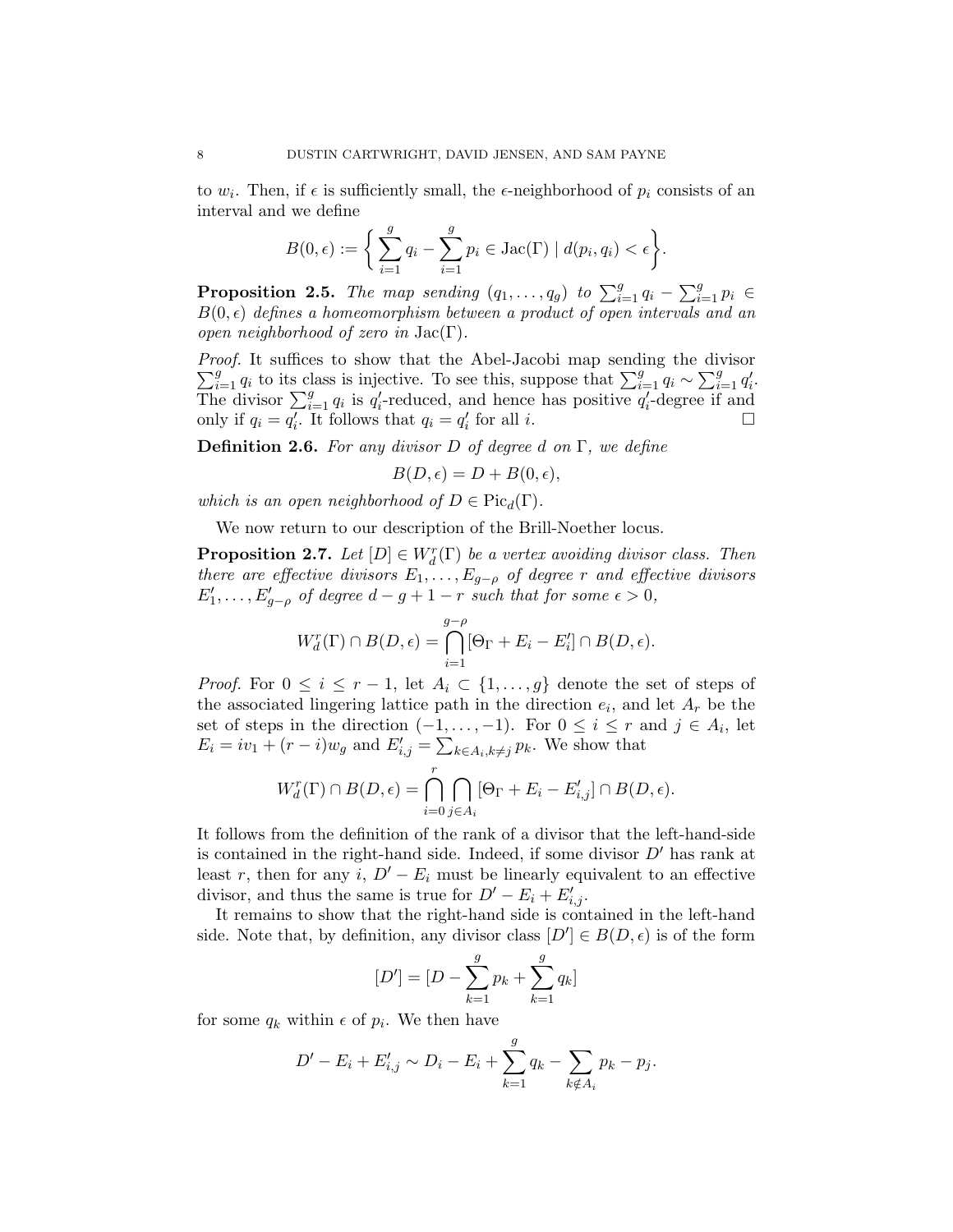We write  $D'_{i,j}$  for the divisor on the right. By Proposition [2.4,](#page-6-1) we know that  $D_i - E_i$  fails to have a point on  $\gamma_k$  if and only if  $k \in A_i$ . It follows that the restriction  $D'_{i,j}|_{\gamma_k}$  has degree 1 if and only if  $k \neq j$ , and  $D'_{i,j}|_{\gamma_j}$  has degree 0.

More precisely, for all  $k \notin A_i$ ,  $D'_{i,j}|_{\gamma_k}$  is equivalent to a point within  $\epsilon$ of the point of  $D_i$  on  $\gamma_k$ . Similarly, for  $k \in A_i$ ,  $k \neq j$ ,  $D'_{i,j}|_{\gamma_k} = q_k$ . We therefore see that, for  $k \neq j$  and  $\epsilon$  sufficiently small,  $D'_{i,j}|_{\gamma_k}$  is not equivalent to either of the vertices  $v_k$  or  $w_k$ . It follows that  $[D_{i,j}^{i'}]$  is effective if and only if  $D'_{i,j}|_{\gamma_j}$  is effective. We must therefore have  $q_j = p_j$ . By varying over all i and j, we see that  $q_j = p_j$  for all non-lingering steps j, and therefore  $D' \in W_d^r(\Gamma)$  by Proposition [2.2.](#page-5-0)

2.4. A counting formula when  $\rho$  is positive. When  $\rho(g, r, d) = 0$ , the cardinality of  $W_d^r(\Gamma)$  agrees with the cardinality of  $W_d^r(C)$ , and both are given by formula [\(2\)](#page-1-1). We conclude this section with an analogous counting computation when  $\rho(g, r, d)$  is positive.

If C is any algebraic curve of genus g such that  $W_d^r(C)$  is  $\rho$ -dimensional, where  $\rho = \rho(g, r, d)$ , then by [\[ACGH85,](#page-12-4) Thm. V.1.3], the class of  $W_d^r(C)$  is

$$
w_d^r = \left(\prod_{i=0}^r \frac{i!}{(g-d+r+i)!}\right) \cdot \Theta^{g-\rho}.
$$

It follows that, if  $W_d^r(C)$  is generically reduced and  $\rho$ -dimensional, as is the case when C is general by [\[GH80\]](#page-13-3), then its intersection with  $\rho$  general translates of Θ will consist of

$$
w_d^r\cdot\Theta^\rho=g!\prod_{i=0}^r\frac{i!}{(g-d+r+i)!}
$$

distinct points. We now prove the analogous counting formula for intersections of  $W^r_d(\Gamma)$  with translates of the tropical theta divisor.

<span id="page-8-0"></span>**Proposition 2.8.** The intersection of  $W_d^r(\Gamma)$  with  $\rho$  general translates of Θ<sup>Γ</sup> consists of

$$
g!\prod_{i=0}^r\frac{i!}{(g-d+r+i)!}
$$

distinct points. Moreover, if  $[D] \in W_d^r(\Gamma)$  is vertex avoiding, then the  $\rho$ translates can be chosen to all contain [D].

*Proof.* When  $\rho = 0$ , any lingering lattice path has no lingering steps, and the number of rank r lattice paths with precisely  $(r+1)(s+1)$  steps and no lingering steps is

$$
\Psi(r,s) := [(r+1)(s+1)]! \prod_{i=0}^r \frac{i!}{(s+1+i)!}.
$$

We can use this to count the number of lingering lattice paths with precisely  $\rho$ lingering steps. To construct such a path, one can first choose the  $\rho$  lingering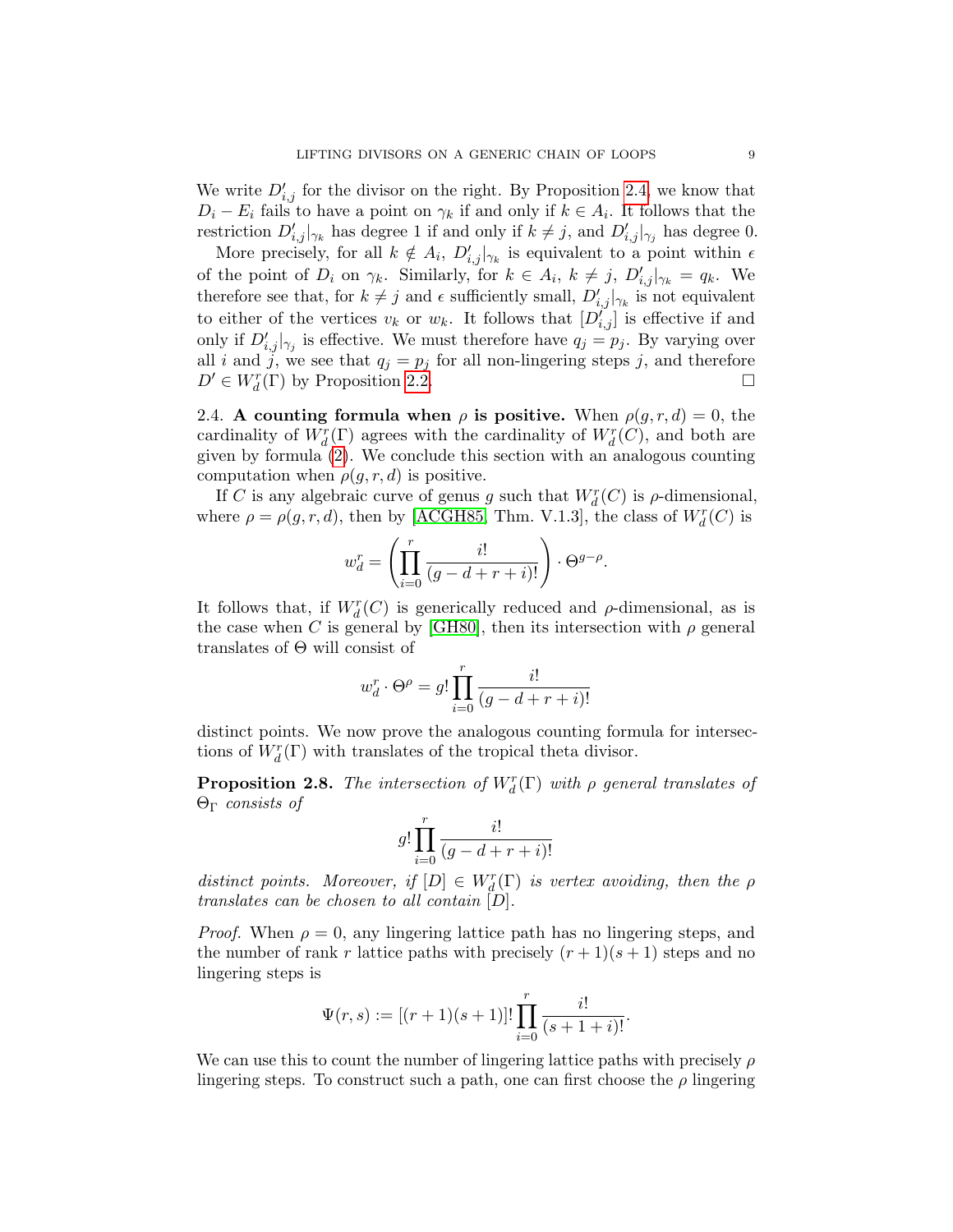steps, and then choose a non-lingering lattice path on the remaining  $g - \rho$ loops. It follows that the number of such paths is

$$
\binom{g}{\rho}\Psi(r,g-d+r-1)=\binom{g}{\rho}(g-\rho)!\prod_{i=0}^r\frac{i!}{(g-d+r+i)!}.
$$

As explained above,  $W_d^r(\Gamma)$  is a union of precisely this number of translates of ρ-dimensional coordinate tori. Recall that the theta divisor  $\Theta_{\Gamma}$  is a union of translates of the g coordinate  $(q-1)$ -dimensional tori. A given  $\rho$ -dimensional coordinate torus will therefore intersect  $\rho$  general translates of  $\Theta_{\Gamma}$  in  $\rho$ ! points. It follows that the intersection of  $W^r_d(\Gamma)$  with such translates is simply a union of

$$
\binom{g}{\rho}\rho!\Psi(r,g-d+r-1)=g!\prod_{i=0}^r\frac{i!}{(g-d+r+i)!}
$$

distinct points.

For the last statement in the theorem, fix a vertex avoiding divisor class [D] in  $W_d^r(\Gamma)$ , and let  $a_1, \ldots, a_\rho$  be the lingering steps of the lattice path associated to D. For each  $1 \leq i \leq \rho$ , let  $E_i$  be a sum of  $g-1$  distinct points, one from each loop  $\gamma_j$  other than  $\gamma_{a_i}$ . The intersection  $W_d^r(\Gamma) \cap [\Theta_{\Gamma} + (D - E_i)]$ contains  $[D]$ , and if the  $E_i$  are chosen sufficiently general then this intersection is transverse.  $\Box$ 

### 3. Lifting divisors

In this section, we use our results on the structure of the tropical Brill-Noether loci to prove Theorem [1.1.](#page-0-0) We begin by proving that the tropical theta divisor is multiplicity-free.

3.1. Tropical multiplicities on Brill-Noether loci. Section [2.1](#page-4-2) gives an explicit description of the Brill-Noether locus  $W_d^0(\Gamma)$  with  $r = 0$ . Since the tropical Jacobian of  $\Gamma$  is canonically identified with the skeleton of  $Jac(C)$ , and this identification is compatible with Abel-Jacobi maps [\[BR13\]](#page-12-0), we see that  $W_d^0(\Gamma)$  is the tropicalization of  $W_d^0(C)$ . We now compute the tropical multiplicities on the facets of the tropical theta divisor  $\Theta_{\Gamma} = W_{g-1}^{0}(\Gamma)$ .

# <span id="page-9-0"></span>**Lemma 3.1.** Every facet of the tropical theta divisor  $\Theta_{\Gamma}$  has multiplicity 1.

*Proof.* As a consequence of Proposition [2.2,](#page-5-0)  $\Theta_{\Gamma}$  consists of translates of the g coordinate codimension 1 tori in  $Jac(\Gamma)$ , and each of these carries a positive integer multiplicity. By Proposition [2.8,](#page-8-0) the intersection of g general translates of  $\Theta_{\Gamma}$  consists of precisely g! distinct points, and each of these points is endowed with a tropical intersection multiplicity  $m$  equal to the product of the multiplicities of the facets. By Rabinoff's lifting theorem [\[Rab12\]](#page-13-7), applied on the universal cover of  $Jac(\Gamma), m \cdot g!$  is the number of intersection points, counted with multiplicity, in the intersection of g general translates of  $\Theta_C \subset \text{Jac}(C)$ . Because the theta divisor provides a principal polarization of the Jacobian, the intersection number  $\Theta^g$  is g!. It follows that m is 1, and hence every facet of  $\Theta_{\Gamma}$  has multiplicity 1.  $\Box$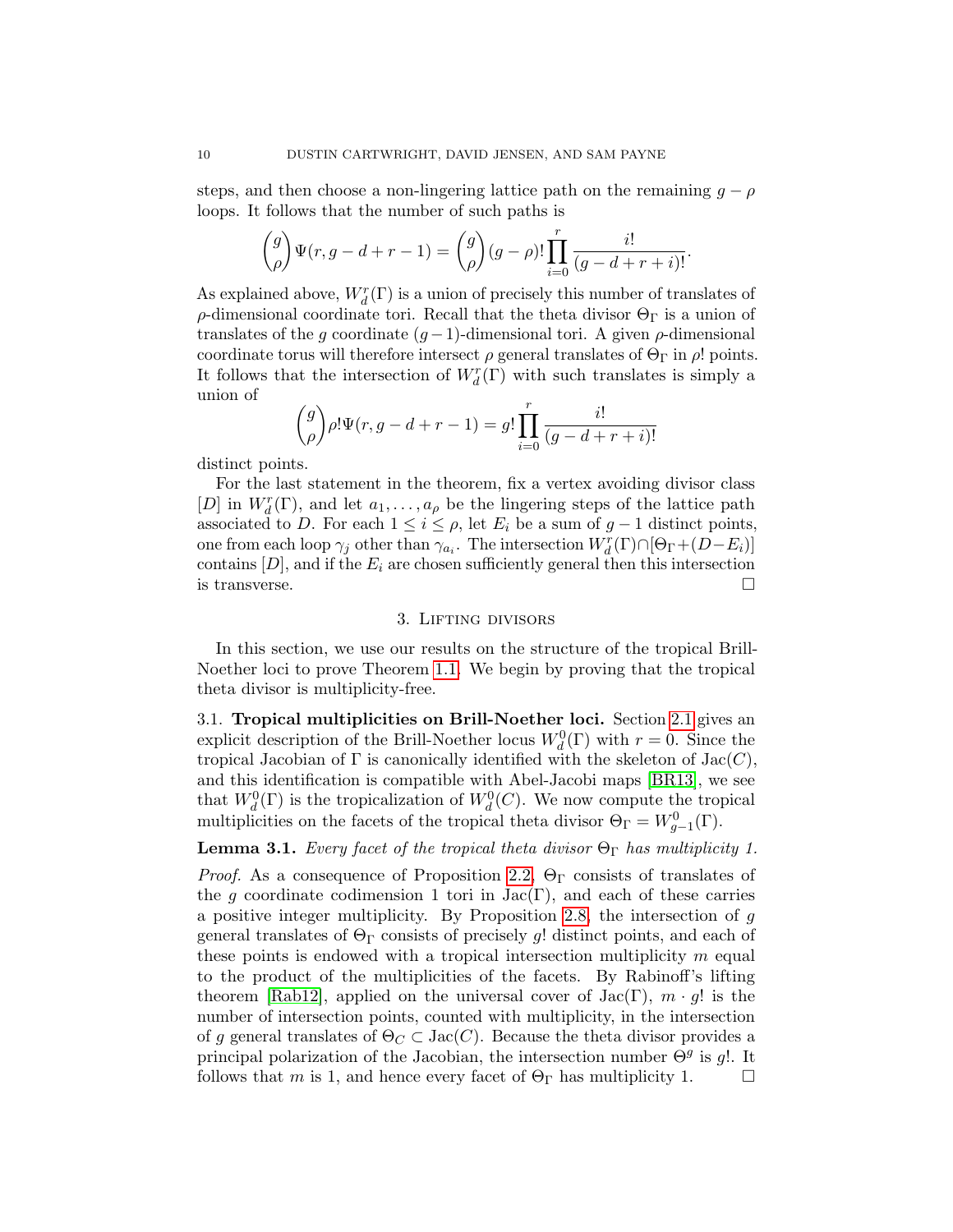3.2. Local equations. We begin by proving an analogue of the local equations from Proposition [2.7,](#page-7-0) but for algebraic curves. In particular, if D and E are effective divisors on an algebraic curve C then  $r(D) - \deg(E) \leq$  $r(D - E) \leq r(D)$ , which gives a set-theoretic containment of the corresponding Brill-Noether loci. Our next result shows that this containment is in fact scheme-theoretic.

<span id="page-10-0"></span>**Proposition 3.2.** Let C be a curve. Fix integers d and r and an effective divisor E of degree e. Let  $\varphi: Pic_{d-e}(C) \to Pic_{d}(C)$  be the isomorphism defined by sending  $[D]$  to  $[D + E]$ . Then there is a chain of inclusion of subschemes

$$
W_d^{r+e}(C) \subseteq \varphi(W_{d-e}^r(C)) \subseteq W_d^r(C).
$$

Proof. We use the following scheme-theoretic description of Brill-Noether loci, the details of which can be found in Chapter IV.3 of [\[ACGH85\]](#page-12-4). Choose an auxiliary effective divisor F of degree  $m \geq 2q - d + e + 1$ , and let  $\mathcal L$  be a Poincaré line bundle on  $Pic_d(C) \times C$ . We then have an exact sequence of sheaves

$$
0 \to \mathcal{L} \to \mathcal{L}(F) \to \mathcal{L}(F)|_F \to 0.
$$

If  $\nu$ : Pic<sub>d</sub>(C) × C  $\rightarrow$  Pic<sub>d</sub>(C) is the projection map, then  $W_d^r(C)$  is the determinantal variety defined by the  $(m+d-g+1-r) \times (m+d-g+1-r)$ minors of the map of vector bundles  $\nu_*\mathcal{L}(F) \to \nu_*\mathcal{L}(F)|_F$ .

Since  $\varphi$  is an isomorphism, and  $(\varphi \times id)^* \mathcal{L}(-E)$  is a Poincaré line bundle on  $\operatorname{Pic}_{d-e}(C)\times C$ , the ideal of  $\varphi(W^r_{d-e}(C))$  is defined by the  $(m+d-e-g+1-d)$  $r \times (m+d-e-g+1-r)$  minors of  $\nu_*\mathcal{L}(F-E) \to \nu_*\mathcal{L}(F-E)|_F$ . Note that  $\mathcal{L}(F - E)|_F = \mathcal{L}(F)|_F$  and also that there is an injection  $\mathcal{L}(F - E) \to \mathcal{L}(F)$ , which pushes forward to an injection. Putting these together, we have an exact sequence

<span id="page-10-1"></span>(3) 
$$
0 \to \nu_* \mathcal{L}(F - E) \to \nu_* \mathcal{L}(F) \to \nu_* \mathcal{L}(F)|_F,
$$

where  $W_d^r(C)$  is defined by the minors of the last map, and  $\varphi(W_{d-e}^r(C))$  is defined by the minors of the composition.

To finish the proof, we may work locally, so we replace [\(3\)](#page-10-1) with an exact sequence of vector spaces:

$$
0 \to U \to U \oplus V \to W.
$$

Note that U has dimension  $d+m-g-e+1$  and V has dimension e. Consider the matrix representing the map  $U \oplus V \to W$ . The ideal of its  $(k+e) \times (k+e)$ minors is contained in the ideal of  $k \times k$  minors of the map  $U \to W$ , which is contained in the ideal of  $k \times k$  minors of the map  $U \oplus V \to W$ . Taking  $k = m + d - g - e + 1 - r$ , gives the desired inclusion of schemes.  $\Box$ 

<span id="page-10-2"></span>**Corollary 3.3.** Fix a curve C and integers  $d, r \geq 0$ . Let E and E' be effective divisors of degree r and  $g - 1 - d + r$ , respectively. Let  $\varphi$  be the map from  $Pic_d(C)$  to  $Pic_{g-1}(C)$  taking  $[D]$  to  $[D-E+E']$ . Then  $\varphi(W_d^r(C)) \subseteq \Theta_C$ .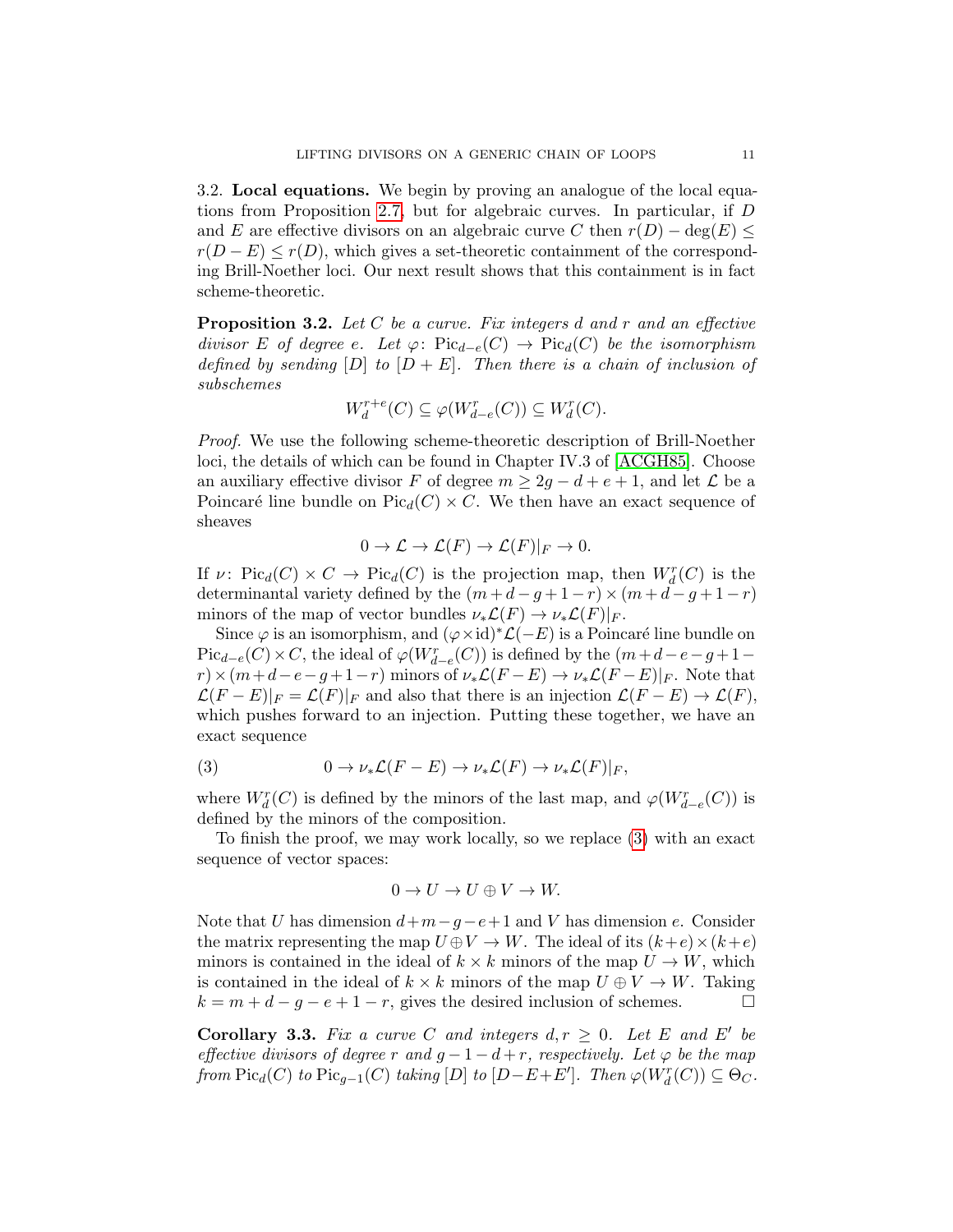3.3. Proof of main theorem. We now prove Theorem [1.1,](#page-0-0) using the lifting theorem from [\[Rab12\]](#page-13-7) for 0-dimensional complete intersections. When  $\rho(g,r,d)$  is positive, we intersect  $W_d^r(\Gamma)$  with  $\rho(g,r,d)$  translates of the theta divisor and use the counting formula from Proposition [2.8.](#page-8-0)

*Proof of Theorem [1.1.](#page-0-0)* We first consider the case where  $[D] \in W_d^r(\Gamma)$  is a vertex avoiding divisor class and  $K$  is algebraically closed. By Proposition [2.8,](#page-8-0) there exist divisors  $E_1, \ldots, E_\rho$  of degree  $d - g + 1 - r$  such that [D] is contained in the intersection

$$
X = \bigcap_{i=1}^{\rho} [\Theta_{\Gamma} + E_i] \cap W_d^r(\Gamma)
$$

and

$$
|X| = g! \prod_{i=0}^{r} \frac{i!}{(g - d + r + i)!}.
$$

We let  $\mathcal{E}_i$  be a divisor on C which tropicalizes to  $E_i$ . We define  $\mathcal{X} \subset \text{Pic}_d(C)$ to be the intersection

$$
\mathcal{X} = \bigcap_{i=1}^{\rho} [\Theta_C + \mathcal{E}_i] \cap W_d^r(C),
$$

which is a finite scheme because  $\text{Top}(\mathcal{X})$  is contained in X, which is finite.

Now let  $[D']$  be one of the finitely many points in X, and we apply Proposition [2.7](#page-7-0) to see that in a neighborhood of  $[D']$ , we can write  $W_d^r(\Gamma)$ as an intersection

$$
\bigcap_{i=1}^{g-\rho} \Theta_{\Gamma} + [E'_i - E''_i],
$$

where  $E'_i$  and  $E''_i$  are effective divisors of degree r and  $d - g + 1$  respectively. As before, we lift each of these to effective divisors  $\mathcal{E}'_i$  and  $\mathcal{E}''_i$  on C. By Corollary [3.3,](#page-10-2)  $W_d^r(C)$  is contained in  $\Theta_C + [\mathcal{E}'_i - \mathcal{E}''_i]$  for each *i*.

Near [D'], the hypersurfaces  $\text{Trop}(\Theta_C + [\mathcal{E}_i])$  and  $\text{Trop}(\Theta_C + [\mathcal{E}'_i - \mathcal{E}''_i])$ are translates of coordinate planes, all with multiplicity 1 by Lemma [3.1.](#page-9-0) Therefore, it follows from [\[Rab12\]](#page-13-7) that there is exactly one reduced point tropicalizing to  $[D']$  in the intersection of

$$
\Theta_C + [\mathcal{E}_1], \dots, \Theta_C + [\mathcal{E}_\rho],
$$
 and  $\Theta_C + [\mathcal{E}'_1 - \mathcal{E}''_1], \dots, \theta_C + [\mathcal{E}'_{g-\rho} - \mathcal{E}''_{g-\rho}].$ 

While these hypersurfaces contain  $\mathcal{X}$ , it's not true that they form a complete set of defining equations, so this only shows that tropicalization is an injection from  $\mathcal X$  to X. However, these two sets have the same cardinality, by Proposition [2.8](#page-8-0) and [\[ACGH85\]](#page-12-4), so we have a bijection. In particular, there exists a divisor class  $[\mathcal{D}] \in W_d^r(C)$  such that  $\text{Trop}([\mathcal{D}]) = [D].$ 

Since  $K$  is algebraically closed, the set of vertex avoiding divisors which are rational over the value group of K form a dense set of  $W_d^r(\Gamma)$ , and the lifting argument above shows that each of these is in  $\text{Trop}(W_d^r(C))$ . Since  $\text{Top}(W_d^r(C))$  is closed, it follows that  $\text{Top}(W_d^r(C))$  is equal to  $\tilde{W}_d^r(\Gamma)$ .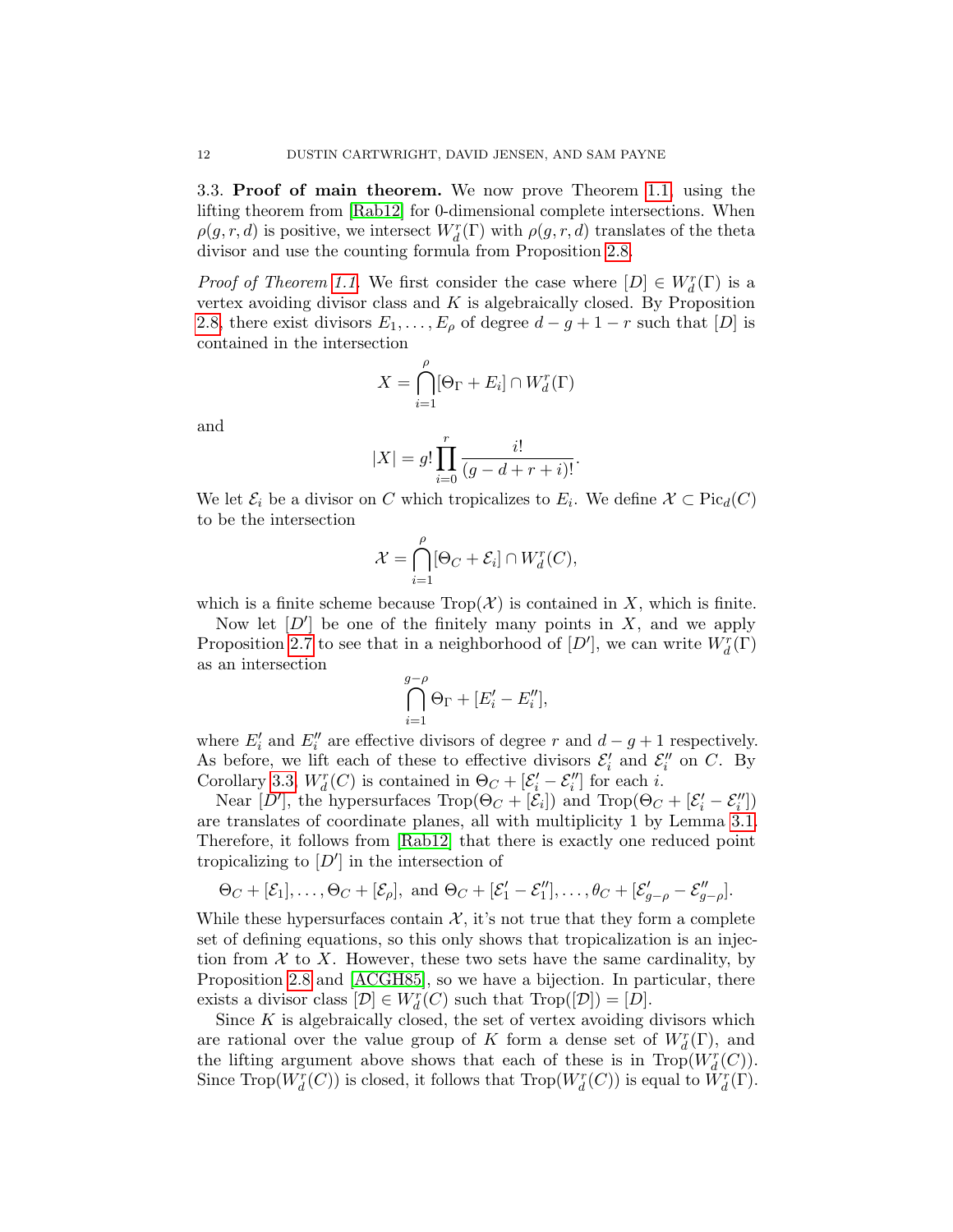Therefore, even if we drop the assumption that  $[D]$  is vertex-avoiding, the preimage of any point in  $W_d^r(\Gamma)$  that is rational over the value group of K is a nonempty strictly K-analytic domain in  $W_d^r(C)^{an}$ . Since K is algebraically closed, the K-points are dense in this domain.

We now additionally drop our assumptions that  $K$  is algebraically closed. The argument above still shows that the preimage of  $[D]$  is a nonempty strictly K-analytic domain  $\mathcal{W}_{[D]}$  in  $W_d^r(C)$ , and it just remains to show that this domain contains a K-rational point. Since C has totally split reduction, the preimage of  $[D]$  in  $Pic_d(C)^{an}$  is an annulus, and is the generic fiber of a formal scheme whose special fiber is a torus  $\mathbb{G}_m^g$  over the residue field. Let  $\mathfrak{W}$  be the closure of  $\mathcal{W}_{[D]}$  in this formal scheme, and let  $\mathfrak{W}_0$  be the special fiber of  $\mathfrak{W}$ . By construction,  $\mathfrak{W}_0$  is a subscheme of  $\mathbb{G}_m^g$  over the residue field, and by [\[CLD12,](#page-13-11) Lem. 6.9.5], the tropicalization  $\text{Top}(\mathfrak{W}_0)$  is the local cone of  $\text{Trop}(W_d^r(C)) = W_d^r(\Gamma)$  at  $[D]$ . The results of Section [2.1](#page-4-2) show that this local cone is a union of  $\rho$ -dimensional coordinate linear subspaces, and the lifting argument above shows that each of these has multiplicity 1.

Choose one of these linear spaces and then the coordinates of the linear space define a map  $\pi$  from  $\mathbb{G}_m^g$  to  $\mathbb{G}_m^{\rho}$ . Since the facets of Trop( $\mathfrak{W}_0$ ) have multiplicity 1, this map has tropical degree 1, and hence  $\pi$  is birational on one of the components of  $\mathfrak{W}_0$ . Since the residue field is infinite, the rational points in  $\mathbb{G}_m^{\rho}$  are Zariski dense. In particular, there is a rational point in the dense open subset over which  $\pi$  is an isomorphism. Therefore, there is a smooth rational point in  $\mathfrak{W}_0$ , and this lifts to a K-point in  $\mathfrak W$  by Hensel's Lemma. In particular, there is a K-rational point of  $W_d^r(C)$  in the preimage of  $[D]$ , as required.

Proof of Prop. [1.6.](#page-3-0) From the proof of Theorem [1.1,](#page-0-0) we know that the intersection of  $W_d^r(C)$  with  $\rho$  translates of the theta divisor consists of distinct reduced points. Thus,  $W_d^r(C)$  is smooth at those points and so it is generically reduced. However,  $\widetilde{W}_d^r(C)$  is a determinantal locus and hence Cohen-Macaulay, so it has no embedded points, and thus  $W_d^r(C)$  is everywhere  $reduced.$ 

#### **REFERENCES**

- <span id="page-12-4"></span>[ACGH85] E. Arbarello, M. Cornalba, P. A. Griffiths, and J. Harris. Geometry of algebraic curves. Vol. I, volume 267 of Grundlehren der Mathematischen Wissenschaften. Springer-Verlag, New York, 1985.
- <span id="page-12-1"></span>[Bak08] M. Baker. Specialization of linear systems from curves to graphs. Algebra Number Theory, 2(6):613–653, 2008.
- <span id="page-12-3"></span>[BN07] M. Baker and S. Norine. Riemann-Roch and Abel-Jacobi theory on a finite graph. Adv. Math., 215(2):766–788, 2007.
- <span id="page-12-0"></span>[BR13] M. Baker and J. Rabinoff. The skeleton of the Jacobian, the Jacobian of the skeleton, and lifting meromorphic functions from tropical to algebraic curves. preprint arXiv:1308.3864, 2013.
- <span id="page-12-2"></span>[CC10] F. Cools and M. Coppens. Linear pencils on graphs and real curves. To appear in Geom. Dedicata. arXiv:1006.1770v1, 2010.